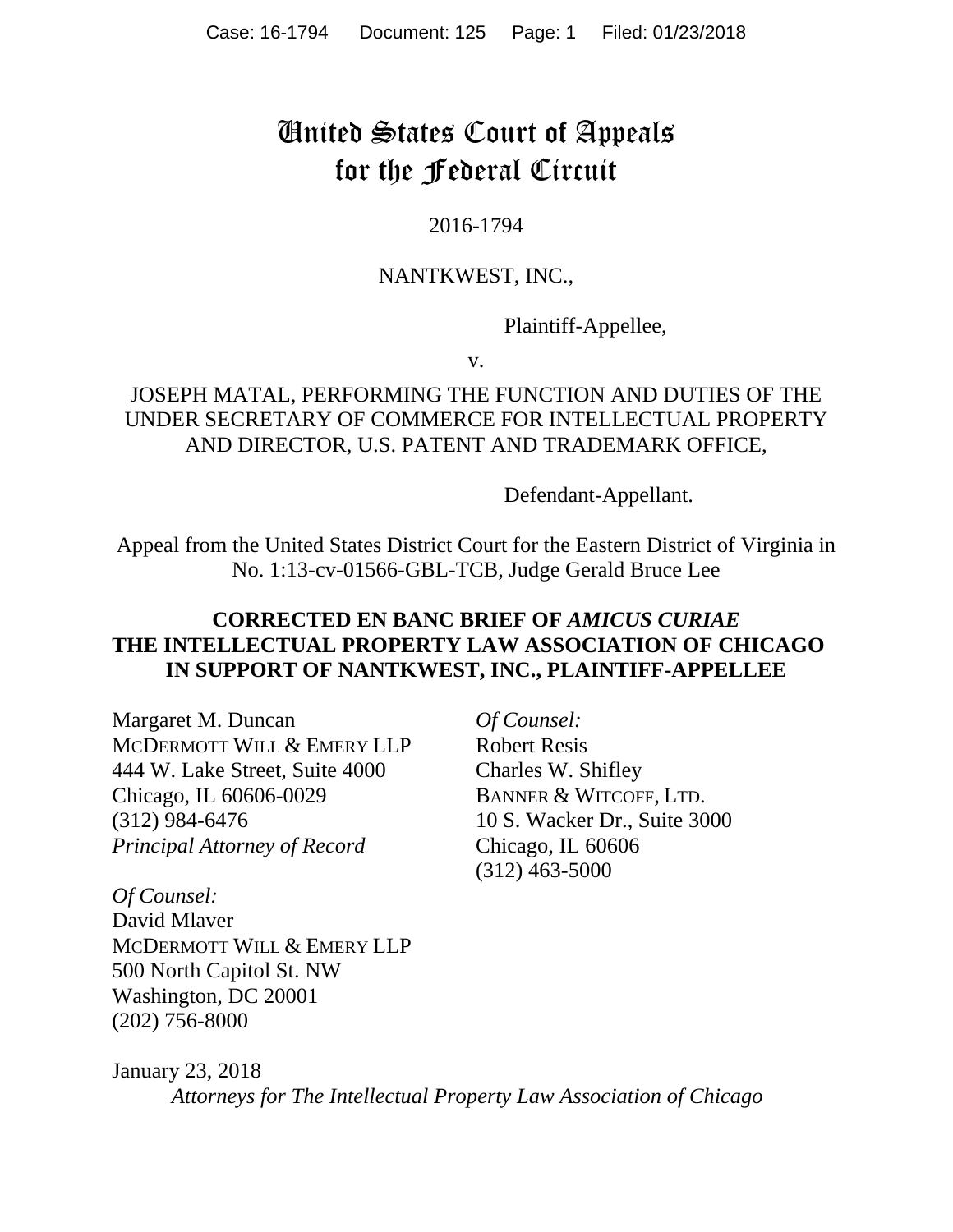#### **CERTIFICATE OF INTEREST**

Counsel for *Amicus Curiae* The Intellectual Property Law Association of Chicago certifies as follows:

1. The full name of every party or *amicus curiae* represented by us is:

The Intellectual Property Law Association of Chicago

2. The name of the real party in interest represented by us is:

None.

3. All parent corporations and any publicly held companies that own 10 percent or more of the stock of the *amicus curiae* represented by us are:

None.

4. The names of all law firms and the partners, counsel or associates that appeared for the *amicus curiae* now represented by us in the trial court or are expected to appear in this Court are:

| McDermott Will & Emery LLP | Banner & Witcoff, Ltd. |
|----------------------------|------------------------|
| Margaret M. Duncan         | Robert H. Resis        |
| David Mlaver               | Charles W. Shifley     |

5. The title and number of any case known to us to be pending in this or any other court or agency that will directly affect or be directly affected by this Court's decision in the pending appeal are:

The Court decided another appeal in this case, *NantKwest, Inc. v. Lee*, 686 F. App'x 864 (Fed. Cir. 2017). The Court has also stayed the appeal in *Realvirt v. Matal*, No. 17-1159, pending resolution of this appeal. *See Realvirt*, D.I. 55. The Intellectual Property Law Association of Chicago is not aware of any other pending or related cases within the meaning of Federal Circuit Rule 47.5(b).

January 23, 2018 /s/ *Margaret M. Duncan* Margaret M. Duncan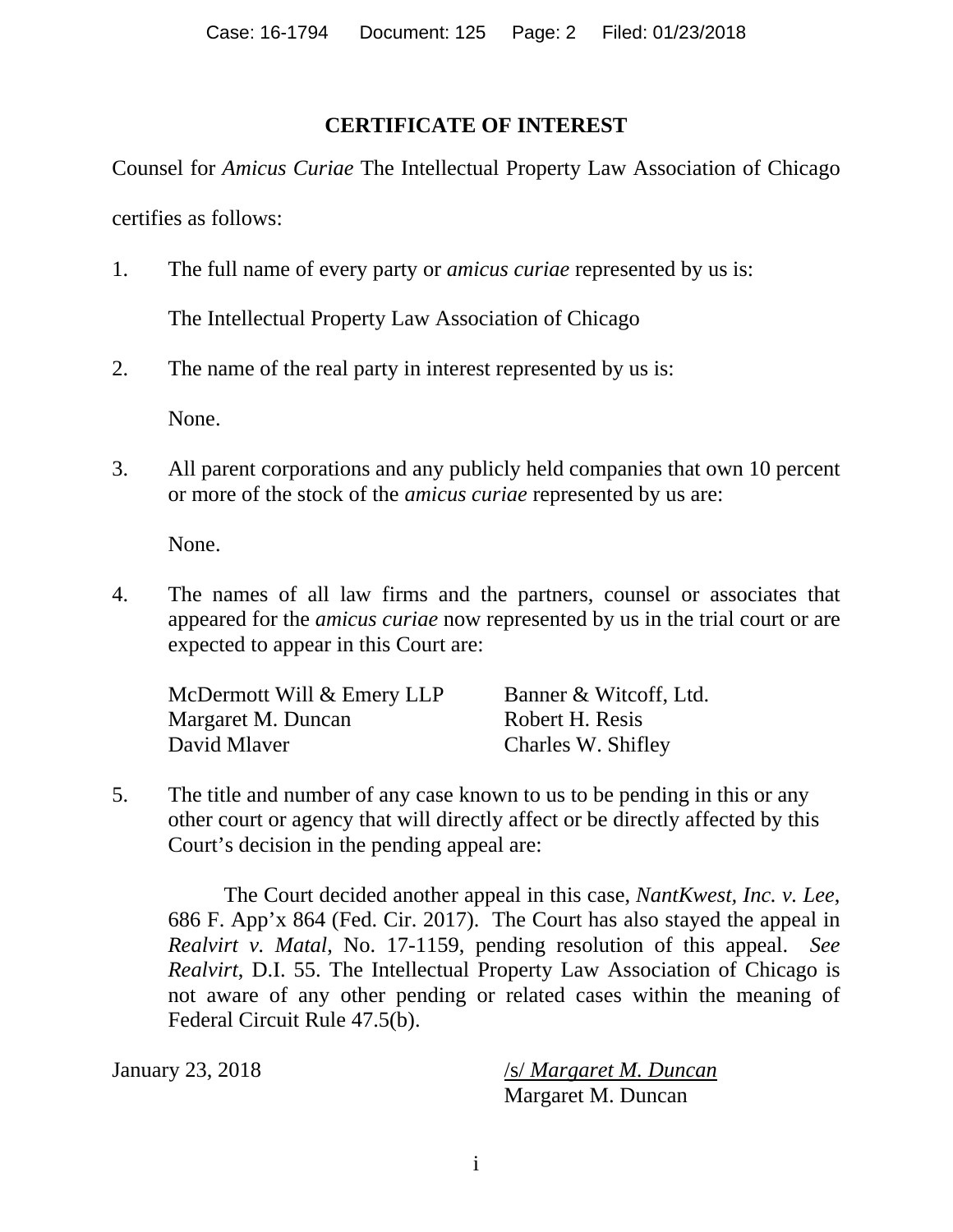# **TABLE OF CONTENTS**

# **Page**

| I.                                                                                                                                                          |  |
|-------------------------------------------------------------------------------------------------------------------------------------------------------------|--|
| $\Pi$ .<br><b>SECTION 145 IS UNCLEAR AND AMBIGUOUS WITH</b><br>RESPECT TO FEE-SHIFTING AND FAILS TO OVERCOME<br>THE AMERICAN RULE'S PRESUMPTION AGAINST FEE |  |
| THAT CONGRESS MIGHT HAVE CHOSEN AMONG<br>III.<br><b>SEVERAL DISINCENTIVE SCHEMES SUPPORTS</b><br>FINDING AMBIGUITY IN 35 U.S.C. § 145 AND                   |  |
|                                                                                                                                                             |  |
|                                                                                                                                                             |  |
|                                                                                                                                                             |  |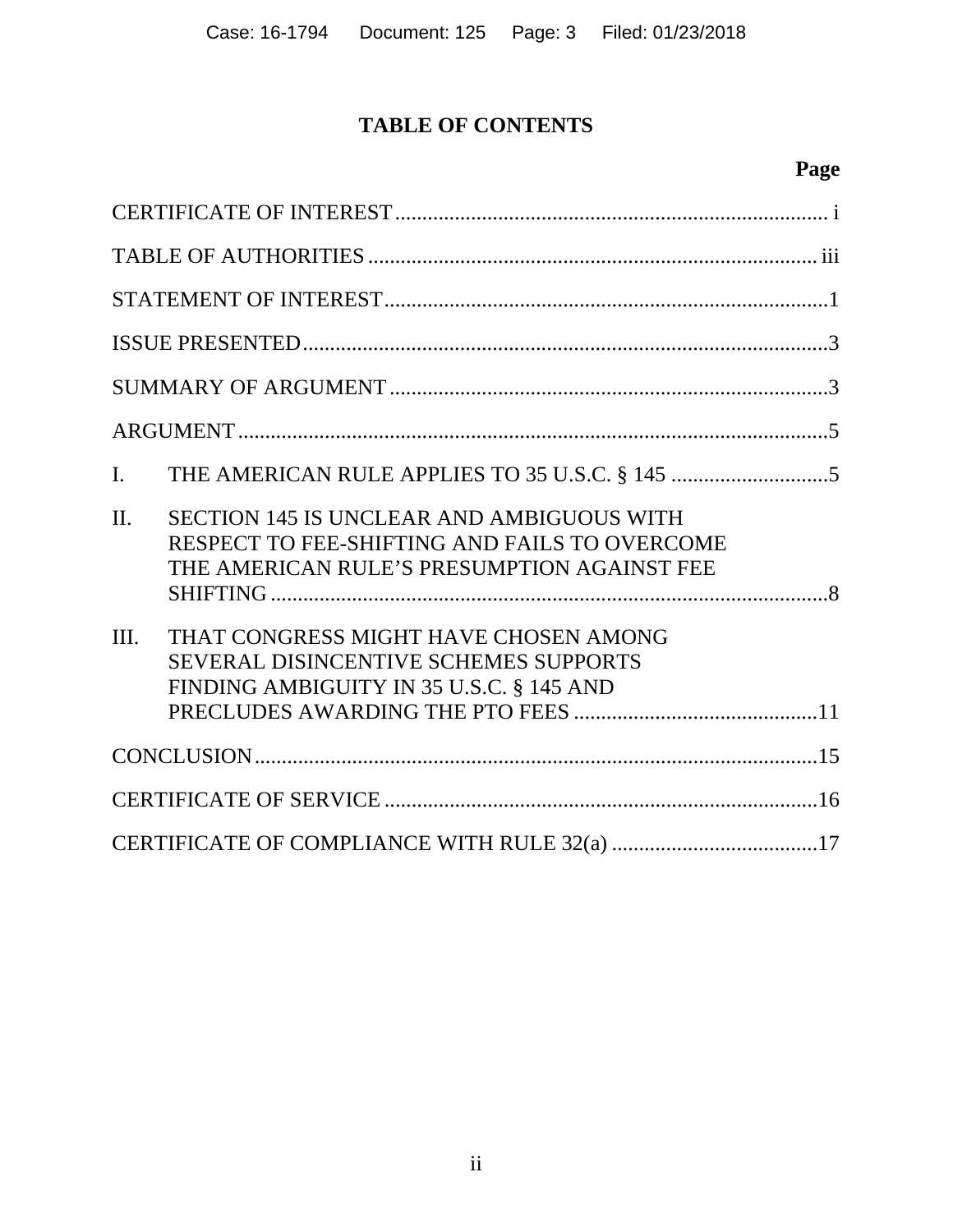# TABLE OF AUTHORITIES

**Cases** 

| Alyeska Pipeline Serv. Co. v. Wilderness Soc'y, |
|-------------------------------------------------|
| Baker Botts v. ASARCO, LLC,                     |
| <i>Booking.com v. Matal,</i>                    |
| Hardt v. Reliance Standard Life Ins. Co.,       |
| Hyatt v. Kappos,                                |
| Key Tronic Corp. v. United States,              |
| NantKwest, Inc. v. Matal,                       |
| Octane Fitness v. Icon Health & Fitness,        |
| Ruckelshaus v. Sierra Club,                     |
| Shammas v. Focarino,                            |
| Shammas v. Hirshfeld,                           |
| <b>Statutes</b>                                 |
|                                                 |
|                                                 |
|                                                 |
|                                                 |
|                                                 |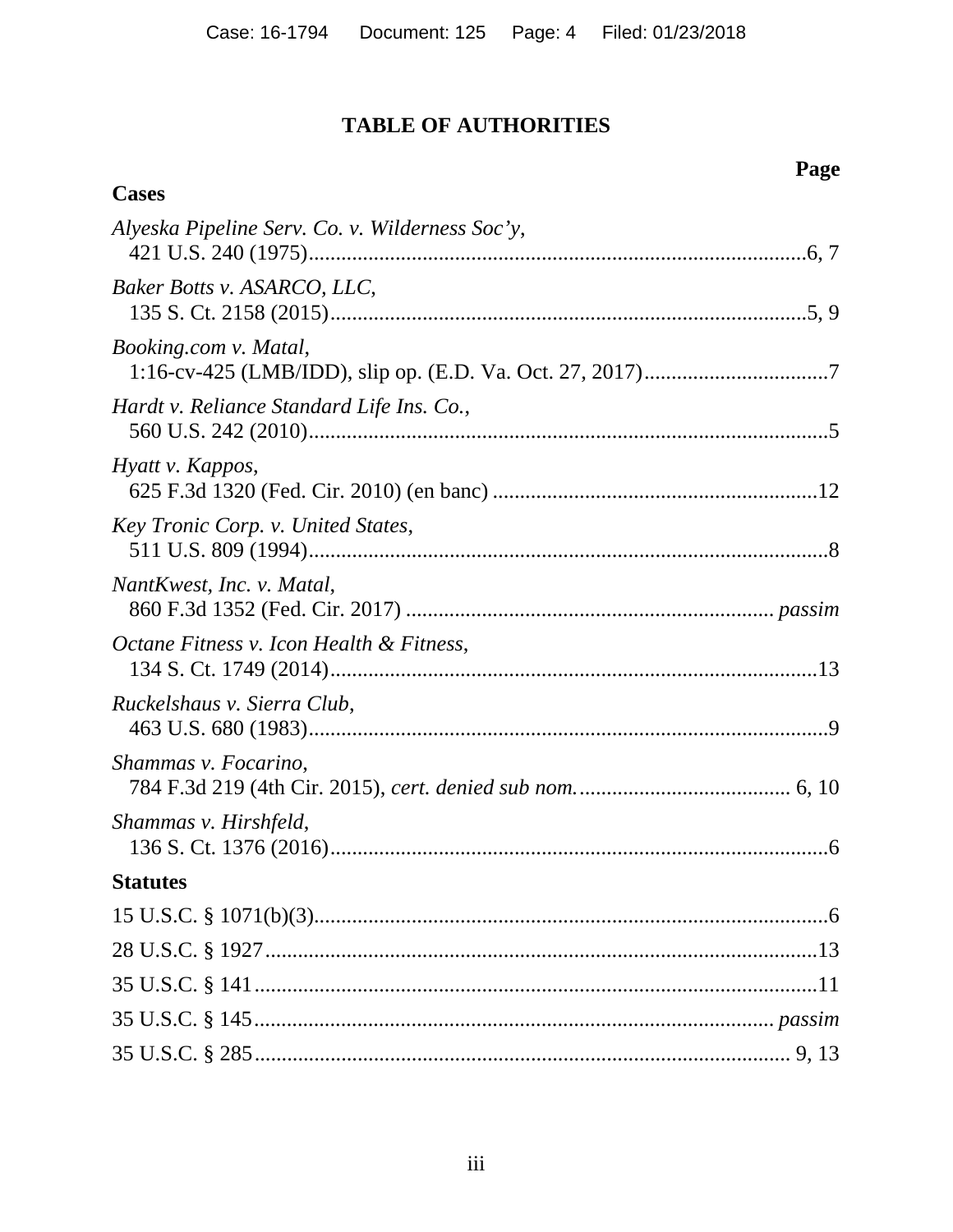### **Other Authorities**

Karl Borch*,* The Economic Theory of Insurance at 261-63 (1964), *available at* https://www.casact.org/library/astin/vol4no3/252.pdf ..................... 14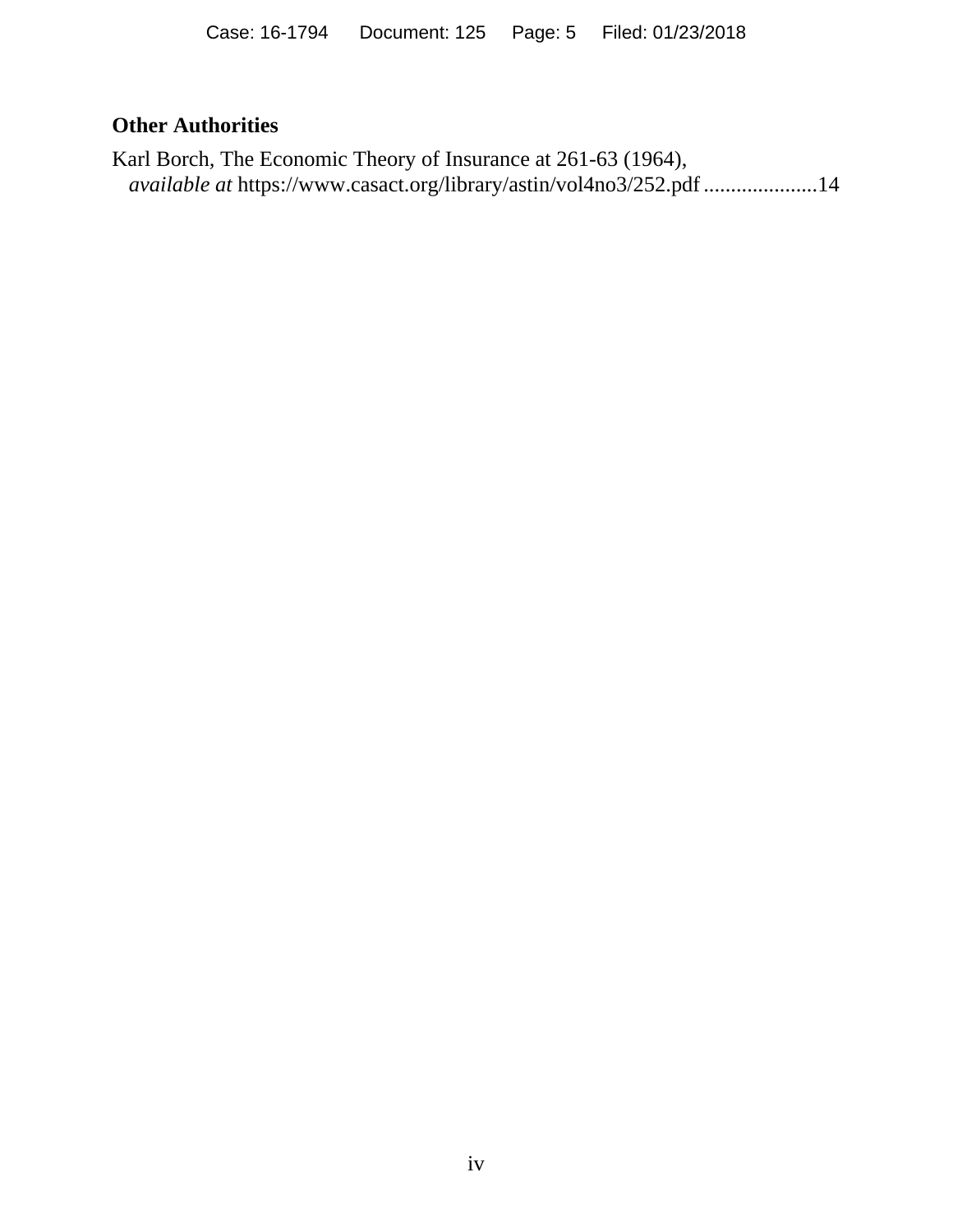#### **STATEMENT OF INTEREST**<sup>1</sup>

The Intellectual Property Law Association of Chicago ("IPLAC") respectfully submits this brief as amicus curiae in support of NantKwest, Inc., plaintiff-appellee.

Founded in 1884, the Intellectual Property Law Association of Chicago is the country's oldest bar association devoted exclusively to intellectual property matters. Located in Chicago, a principal locus and forum for the nation's authors, artists, inventors, scholarly pursuits, arts, creativity, research and development, innovation, patenting, and patent litigation, IPLAC is a voluntary bar association of over 1,000 members with interests in the areas of patents, trademarks, copyrights, and trade secrets, and the legal issues they present. Its members include attorneys in private and corporate practices before federal bars throughout the United States, from law firm attorneys to sole practitioners, corporate attorneys, law school professors, law students, and judges,  $2$  as well as the U.S. Patent and Trademark Office and the U.S. Copyright Office. IPLAC members prosecute thousands of

<sup>&</sup>lt;sup>1</sup> This brief has not been authored in whole or in part by counsel for a party. No person or entity, other than Amicus, its members or its counsel, has made a monetary contribution to the preparation or submission of this brief.

<sup>&</sup>lt;sup>2</sup> Although over 30 federal judges are honorary members of IPLAC, none was consulted on, or participated in, this brief.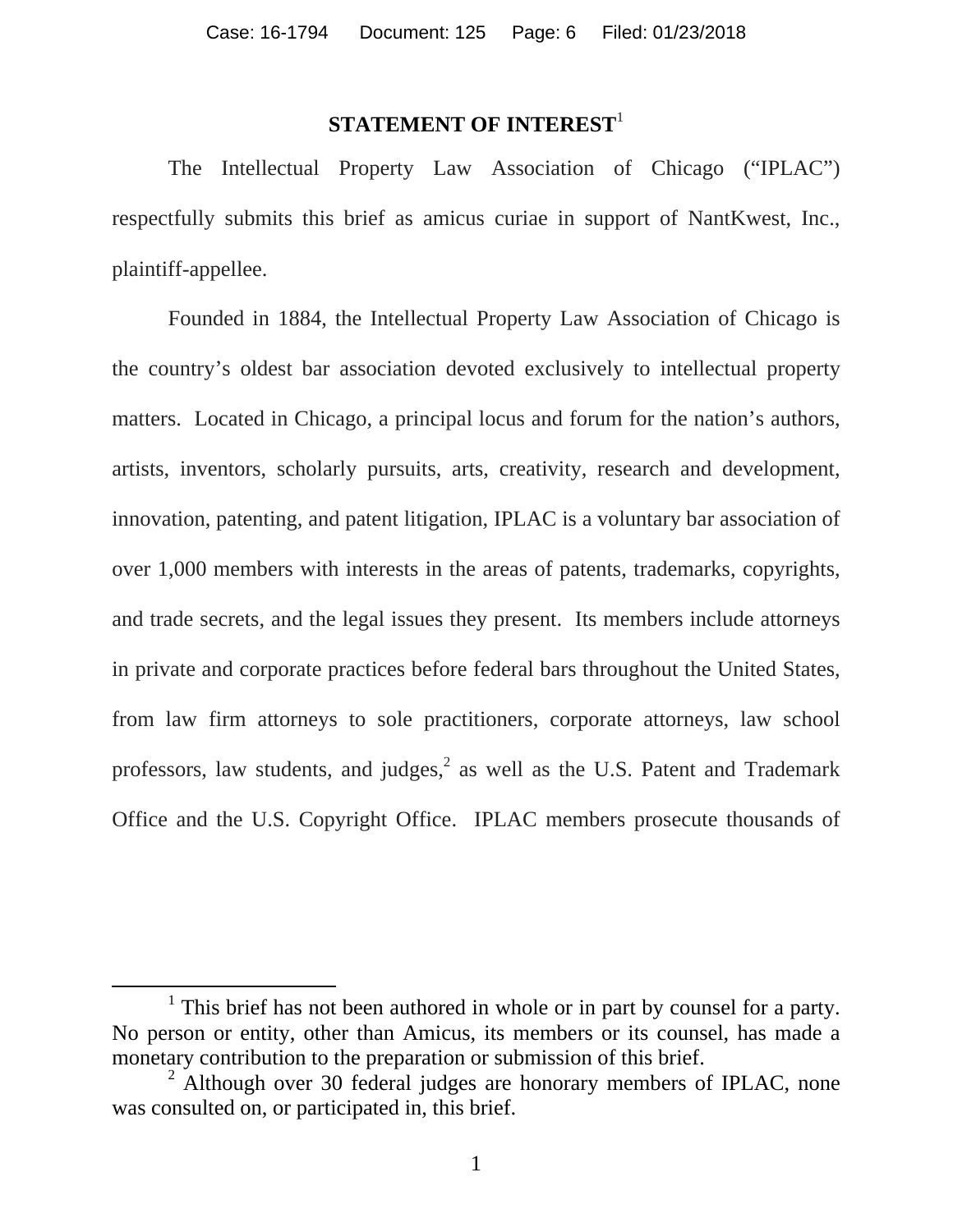patent applications and litigate many patent lawsuits in Chicago and across the country. 3

IPLAC represents both patent holders and other innovators in roughly equal measure. In litigation, IPLAC's members are split roughly equally between plaintiffs and defendants. As part of its central objectives, IPLAC as a not-forprofit is dedicated to aiding in the development of intellectual property law, especially in the federal courts. A principal aim is to aid in the development and administration of intellectual property laws and the manner in which the courts and agencies including the United States Patent and Trademark Office ("PTO") apply them. IPLAC is also dedicated to maintaining a high standard of professional ethics in the practice of law, providing a medium for the exchange of views on intellectual property law among those practicing in the field, and educating the public at large.

<sup>&</sup>lt;sup>3</sup> In addition to the statement of footnote 1, after reasonable investigation, IPLAC believes that (a) no member of its Board or Amicus Committee who voted to prepare this brief, or any attorney in the law firm or corporation of such a member, represents a party to this litigation in this matter; (b) no representative of any party to this litigation participated in the authorship of this brief; and (c) no one other than IPLAC, or its members who authored this brief and their law firms or employers, made a monetary contribution to the preparation or submission of this brief.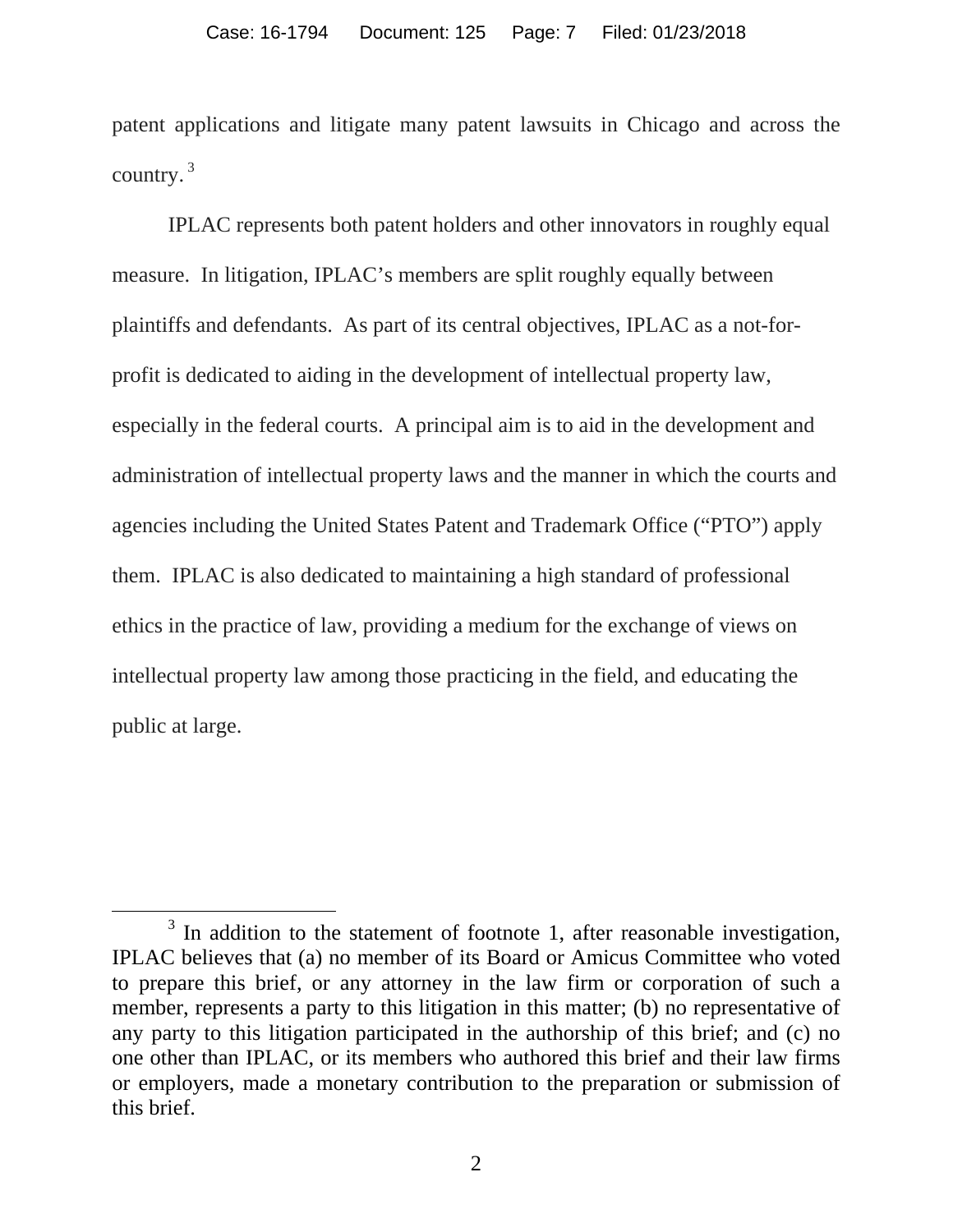#### **ISSUE PRESENTED**

Did the panel in *NantKwest, Inc. v. Matal*, 860 F.3d 1352 (Fed. Cir. 2017) correctly determine that 35 U.S.C. § 145's "[a]ll the expenses of the proceedings" provision authorizes an award of the United States Patent and Trademark Office's attorneys' fees?

#### **SUMMARY OF ARGUMENT**

The Federal Circuit panel incorrectly reversed the district court by interpreting "all the expenses of the proceedings" under 35 U.S.C. §145 to clearly and explicitly authorize awarding the PTO pro rata shares of the salaries of the PTO attorneys and paralegals who worked on the district court proceedings. The *en banc* panel should first reaffirm that the American Rule applies to § 145's analysis, and, second, correctly find that the phrase "all expenses of the proceedings" is not sufficiently clear and explicit to authorize fee-shifting.

The Court should interpret § 145 under the American Rule because it is the baseline principle from which all alleged fee-shifting statutory provisions are analyzed. The Supreme Court has never narrowed the American Rule to require that fee-shifting statutes explicitly reference a "prevailing party" for the Rule to be applicable. Because no binding decisions narrow the American Rule's scope, the Rule should apply to § 145.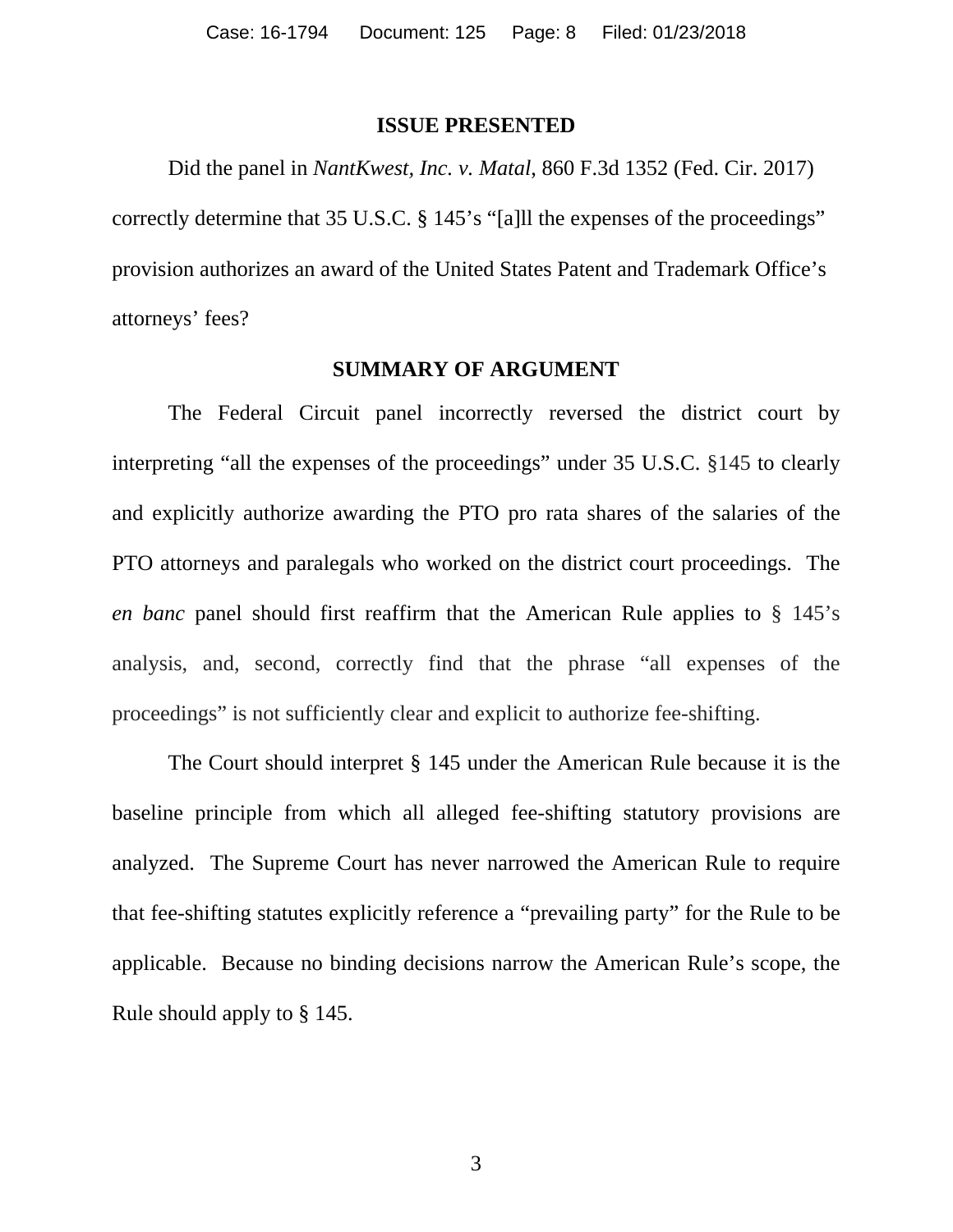The Court also is precluded from awarding attorneys' fees to the PTO because "[a]ll the expenses of the proceedings" in § 145 is at best ambiguous with respect to fee-shifting, and the American Rule requires clear and explicit authorization of fee-shifting to award fees. The term "expenses" is not clearly and explicitly broad enough to include fees on its own, and the language modifying "expenses" in § 145 fails to provide the necessary clarity under the American Rule. The term "all" defines the proportion of expenses paid, and the phrase "of the proceedings" limits the scope of expenses to those incurred at the district court.

Furthermore, the legislative history of § 145 is unclear and ambiguous as to whether Congress intended to require each applicant filing an action under § 145 to pay the PTO's fees regardless of the case's outcome. A scheme where all applicants pay the PTO's attorneys' fees in all cases not only places reasonable applicants on equal footing with those making unreasonable claims, but also fails to account for other provisions under which a district court may award fees. Congress more likely endorsed a two-tiered disincentive scheme, in which all applicants seeking review under § 145 would be responsible for the PTO's "expenses" and not attorneys' fees, leaving district courts with the discretion to award fees in appropriate cases under other statutory provisions or inherent power of the district courts.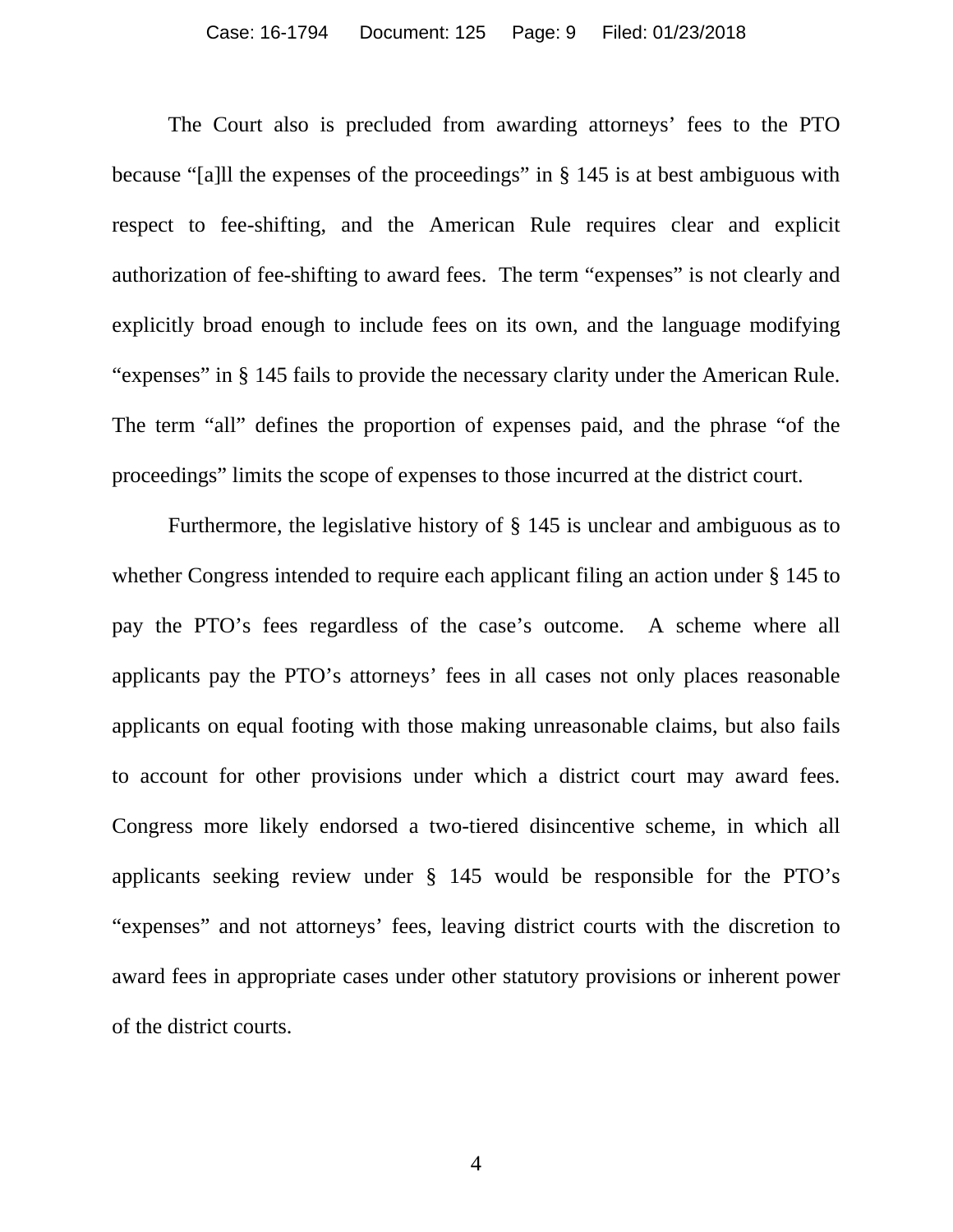Because § 145 is ambiguous with respect to fee-shifting, it fails to clearly and explicitly deviate from the American Rule. Therefore, the Court should not award the PTO its attorneys' fees as included within § 145's "all the expenses of the proceedings."

#### **ARGUMENT**

#### **I. THE AMERICAN RULE APPLIES TO 35 U.S.C. § 145**

The American Rule is a "bedrock principle" of American jurisprudence under which "each litigant pays his/her own attorneys' fees, win or lose, unless a statute . . . provides otherwise." *Baker Botts v. ASARCO, LLC*, 135 S. Ct. 2158, 2164 (2015) (quoting *Hardt v. Reliance Standard Life Ins. Co.*, 560 U.S. 242, 252- 53 (2010)). The American Rule serves as the "basic point of reference" for awards of attorneys' fees regardless of whether or not a fee-shifting provision makes reference to a "prevailing party." *See id.* at 2166 (applying the American Rule to a statute purporting to shift fees in the "unusual manner" of awarding them to a potentially unsuccessful litigant, even though fee-shifting provisions commonly award fees to a "prevailing party" or a "successful litigant"). Thus, the Court should apply the American Rule to § 145 in the present case.

The panel majority in this case correctly applied the American Rule to § 145 despite expressing "substantial doubts" that the Rule applied absent an express reference to a "prevailing party." *See NantKwest, Inc. v. Matal*, 860 F.3d 1352,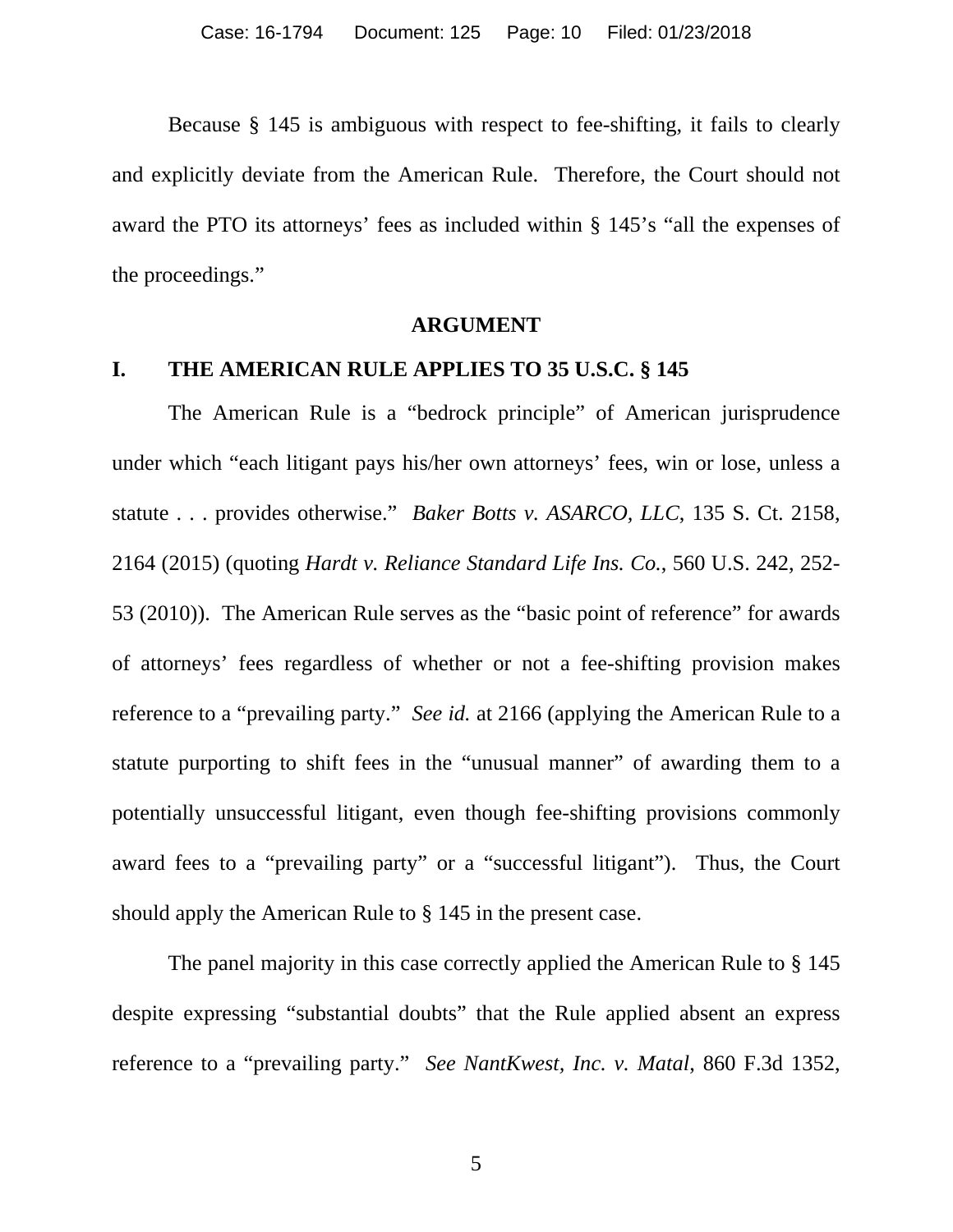1355 (Fed. Cir. 2017). The majority's doubts mirrored those of the Fourth Circuit, *id.* (citing *Shammas v. Focarino*, 784 F.3d 219, 223 (4th Cir. 2015), *cert. denied sub nom. Shammas v. Hirshfeld*, 136 S. Ct. 1376 (2016)), and originated from a narrow but non-limiting formulation of the American Rule announced by the Supreme Court in *Alyeska Pipeline*. *See NantKwest*, 860 F.3d at 1355-56 (quoting *Alyeska Pipeline Serv. Co. v. Wilderness Soc'y*, 421 U.S. 240, 247 (1975)); *see also Shammas*, 784 F.3d at 223 (citing *Alyeska Pipeline,* 421 U.S. at 247 (stating that a "prevailing party may recover fees from a non-prevailing party" under customary fee-shifting provisions)). Relying on *Alyeska Pipeline*, the Fourth Circuit held that a Lanham Act provision<sup>4</sup> did not "operate against the backdrop of the American Rule" absent an explicit reference to a "prevailing party." *See Shammas*, 784 F.3d at 223 (citing *Alyeska Pipeline*, 421 U.S. at 247).

*Alyeska Pipeline* does not stand for this narrow construction of the American Rule; it stands for the proposition that only Congress has the authority to authorize fee-shifting. *See Alyeska Pipeline*, 421 U.S. at 263 ("Congress itself presumably has the power . . . to allow attorneys' fees under some [provisions], but not others."); *see also id.* at n.37 (stating that Congress may award fees to either party, neither party, only to the plaintiff, or only to the defendant, so long as the

 <sup>4</sup> *See* 15 U.S.C. § 1071(b)(3) ("[U]nless the court finds the expenses to be unreasonable, all the expenses of the proceeding shall be paid by the party bringing the case, whether the final decision is in favor of such party or not.")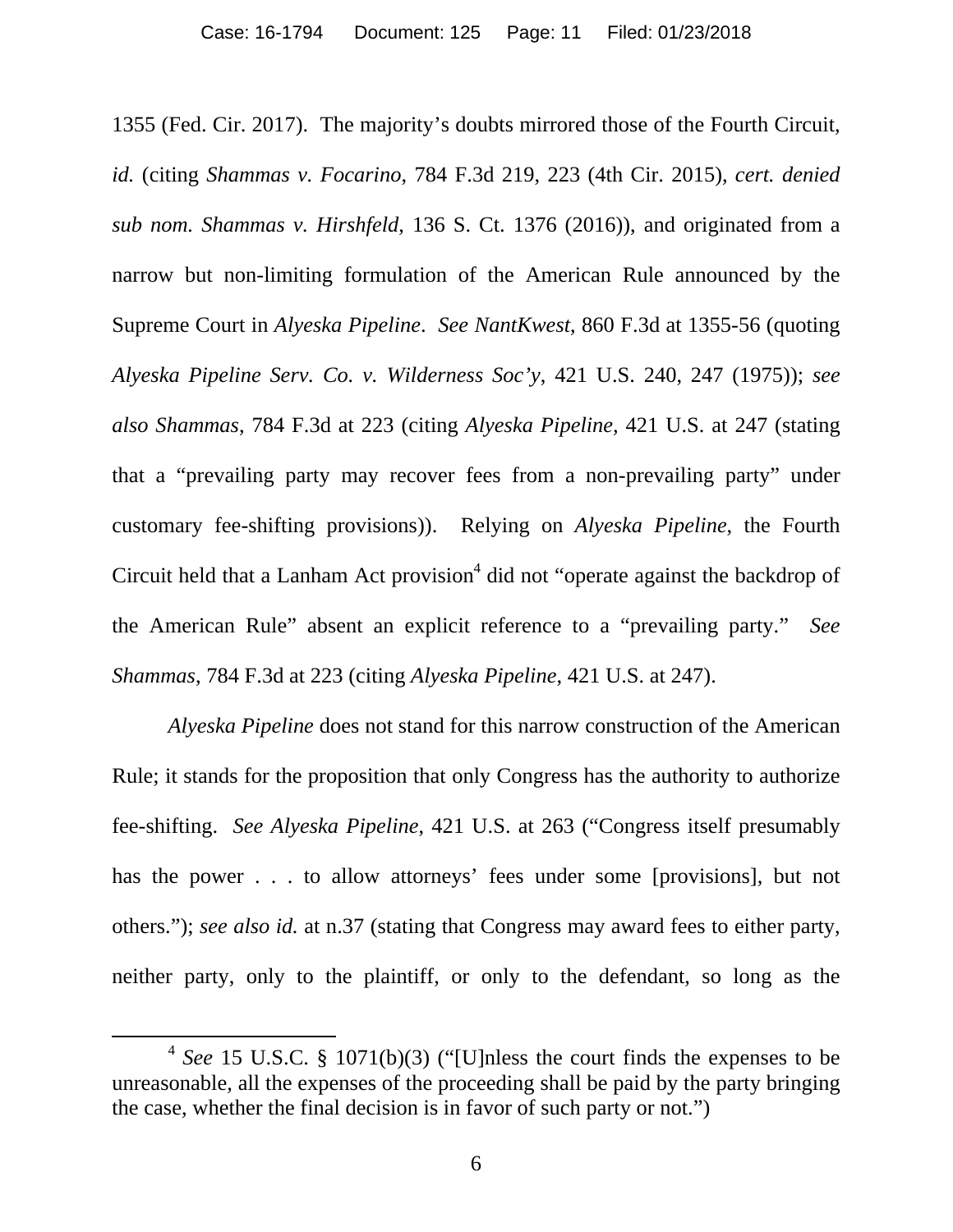circumstances are specified.). Furthermore, *Alyeska Pipeline*'s "prevailing party" discussion is intended to clarify the backdrop of the American Rule's creation and departure from the "English Rule," the latter of which always awards fees to prevailing parties. *Id.* at 247-64 (discussing Congressional mandates eradicating the "English Rule" and implementing the presumption of awarding fees to neither party irrespective of outcome). The Supreme Court's *Alyeska Pipeline* decision does not support the proposition that an explicit reference to a "prevailing party" is necessary for a statute to operate and be reviewed against the backdrop of the American Rule.

Here, the *en banc* panel should apply the American Rule to its analysis of § 145 and reject the narrowing limitations placed on the Rule in *Shammas* because the Supreme Court never explicitly narrowed the scope of the American Rule. On the contrary, the Court in *Baker Botts* endorsed a broader construction of the American Rule than *Shammas* by interpreting a Bankruptcy Code provision under the Rule, even though the provision failed to reference a prevailing party.<sup>5</sup> Thus, even though fee-shifting provisions commonly reference a "prevailing party," it does not follow that the American Rule ceases to apply when a statute fails to

 <sup>5</sup> *Baker Botts*, decided on June 15, 2015, issued almost two months after *Shammas*, decided on April 23, 2015, and although *Baker Botts* did not expressly overrule *Shammas*, *see Booking.com v. Matal*, 1:16-cv-425 (LMB/IDD), slip op. at \*6-\*7 (E.D. Va. Oct. 27, 2017), *Baker Botts* does not limit the American Rule's application based on an explicit reference to a "prevailing party."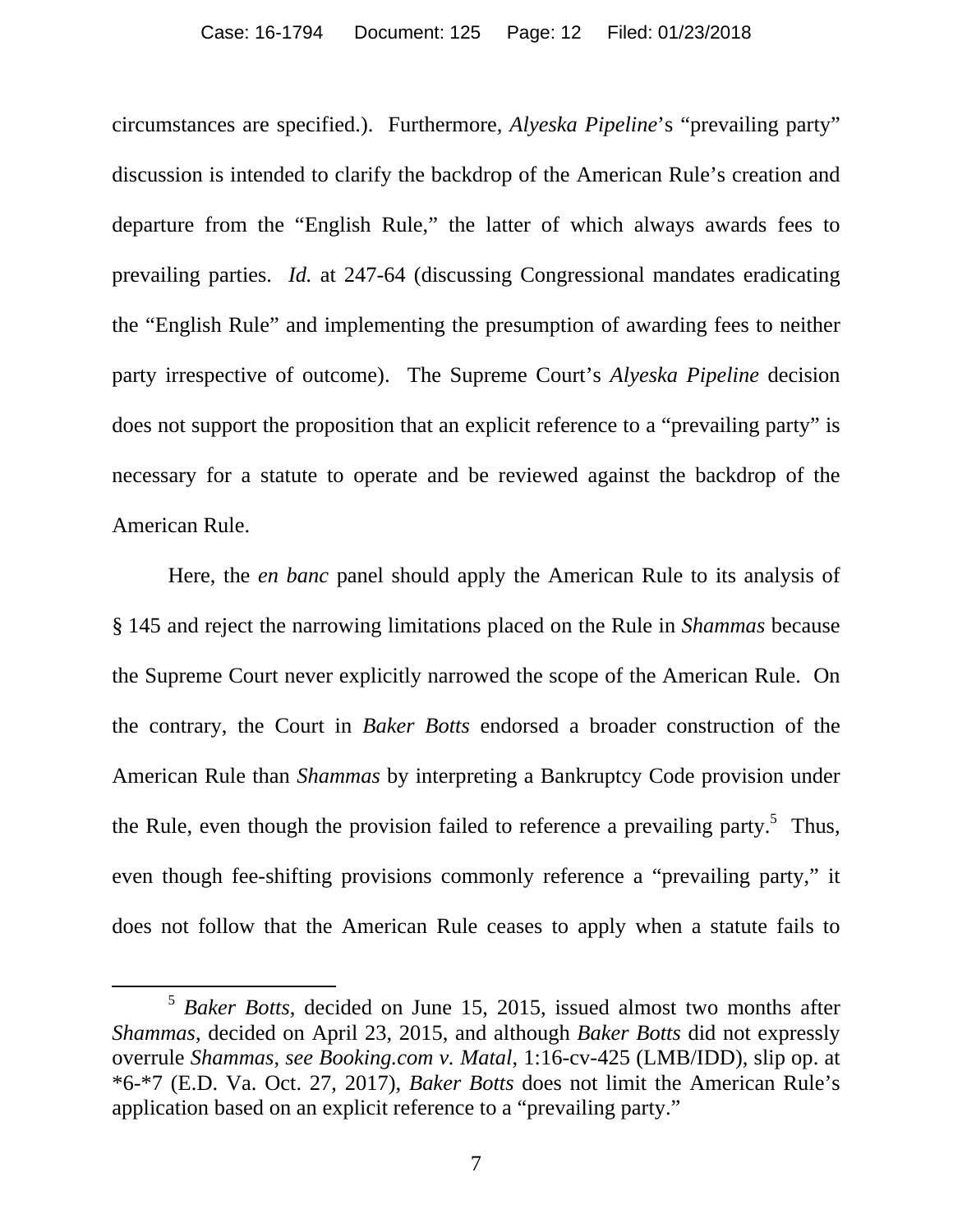reference a "prevailing party." *See NantKwest*, 860 F.3d at 1355 (applying the American Rule to § 145, while stating that Congress intended patent applicants to pay PTO "expenses" under § 145 "whether they win or lose"); *see also id.* at 1363- 65 (Stoll, C.J., dissenting) (citing fee-shifting provisions commonly referencing prevailing parties but endorsing the potential for provisions to "represent a particularly unusual divergence from the American Rule" by awarding fees to nonprevailing parties (emphasis added)). Section 145 is alleged to shift attorneys' fees from one party to another, and the American Rule should apply to this provision.

#### **II. SECTION 145 IS UNCLEAR AND AMBIGUOUS WITH RESPECT TO FEE-SHIFTING AND FAILS TO OVERCOME THE AMERICAN RULE'S PRESUMPTION AGAINST FEE SHIFTING**

The Court should find that the phrase "[a]ll the expenses of the proceedings" is not sufficiently clear and explicit regarding fee-shifting to rebut the American Rule's presumption against awarding attorneys' fees. While the use of phrases like "attorneys' fees" or "prevailing party" are not necessary for fee-shifting, the statute must otherwise "evince[ ] intent to provide for such fees." *Key Tronic Corp. v. United States*, 511 U.S. 809, 815 (1994). This requires language that clearly and explicitly overrides the American Rule. *Id.* at 817-18. Section 145 is at best ambiguous regarding fees. The Court should not read this ambiguity to clearly and explicitly award the PTO attorneys' fees in all actions under § 145.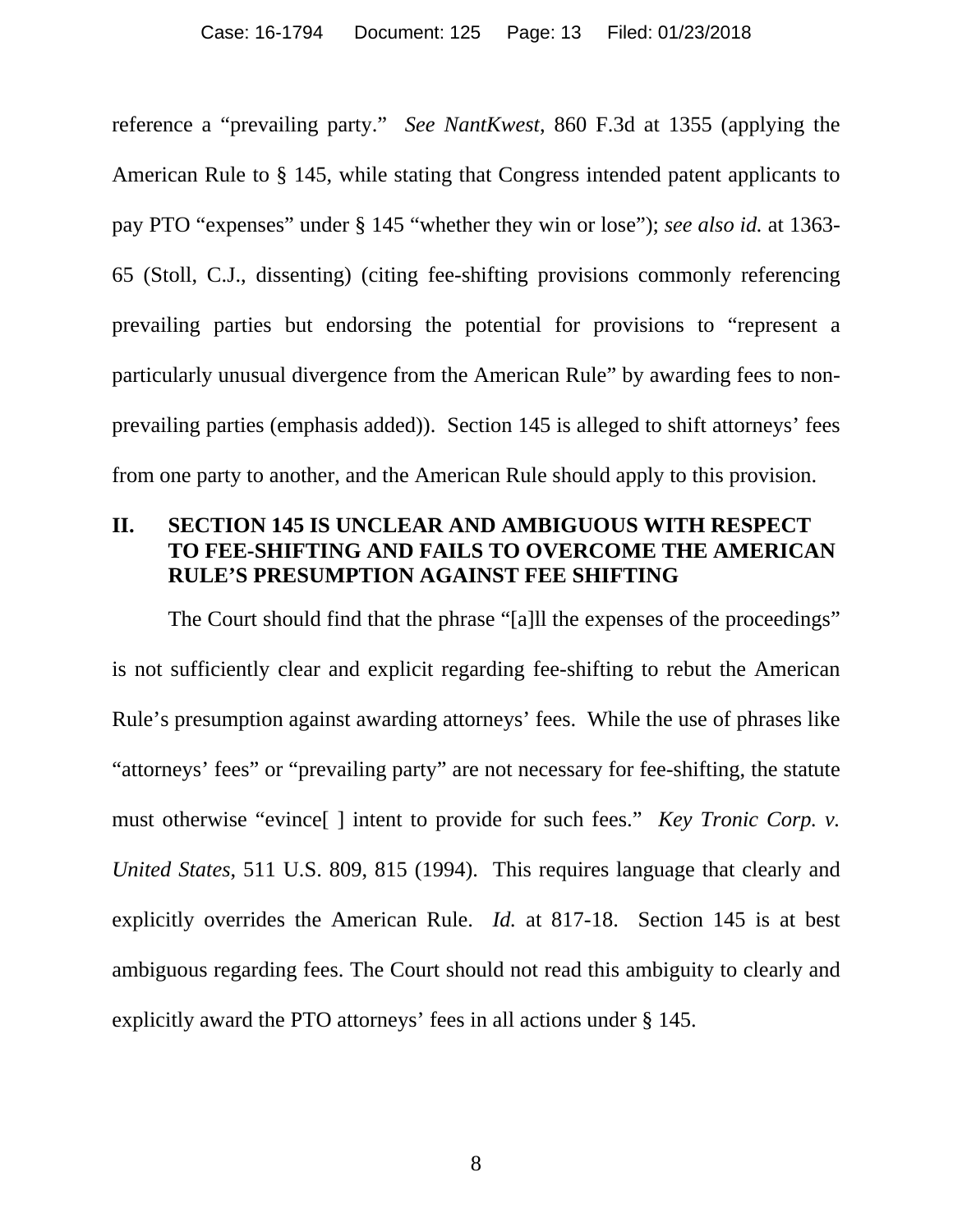The term "expenses" in § 145 is ambiguous regarding whether it encompasses attorneys' fees, much less a pro rata share of PTO salaries, and is reasonably interpreted as not authorizing fees. The ambiguity of "expenses" is highlighted by several citations in the briefs and judicial opinions in this case assessing whether "expenses" is sufficiently clear and explicit to override the American Rule's presumption against fee-shifting.

If Congress intended to shift fees under § 145, Congress would have provided iron-clad certainty in doing so, especially given the extreme deviation from the American Rule created by awarding pro rata shares of salaries of the PTO's attorneys and paralegal working on the matter regardless of the outcome of the case. For example, while neither "prevailing party" nor "successful litigant" are required to implicate the American Rule, Congress' keen awareness of the clarity and specificity required to authorize fee-shifting results in their usage of these phrases almost every time. *See Ruckelshaus v. Sierra Club*, 463 U.S. 680, 684 (1983) ("[V]irtually every one of the more than 150 existing federal feeshifting provisions predicate fee-shifting on *some* success by the claimant.") (emphasis in original); *see also Baker Botts*, 135 S. Ct. at 2164 (recognizing that deviations from the American Rule "tend to authorize the award of a 'reasonable attorney's fee' or 'litigation costs,' and usually refer to a 'prevailing party'"). *See also* 35 U.S.C. § 285 (fee-shifting provision in the American Invents Act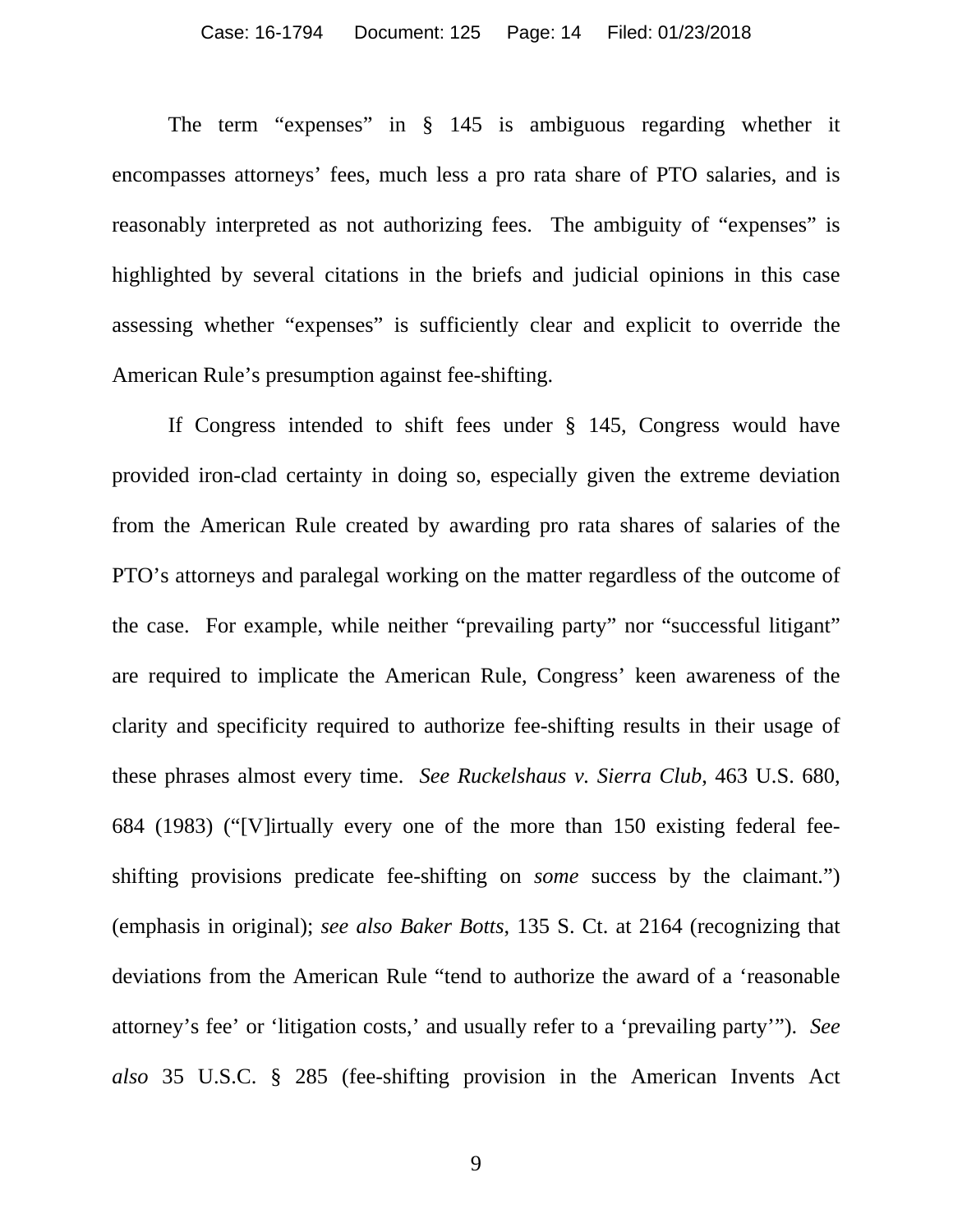permitting the court "in exceptional cases" to "award reasonable attorney fees to the prevailing party."). However, in § 145, Congress chose the ambiguous term "expenses."

Clarity and specificity is required to deviate from the American Rule. Because "all the expenses of the proceedings" in § 145 is reasonably interpreted as not shifting attorneys' fees, this Court should not award them.

Additionally, the context in which § 145 uses the term "expenses" does not resolve the lack of clarity and ambiguity in the statute. In particular, neither the word "all" nor the phrase "of the proceedings" clarifies or broadens the intended meaning of the word "expenses" to clearly and explicitly include attorneys' fees.

First, the word "all" simply identifies the portion of "expenses" applicants must pay and does not elucidate whether the term includes attorneys' fees. To the contrary, the statute's requirement that "[a]ll the expenses . . . *shall* be paid" suggests that the Office has never, as it now claims, had discretion to demand only a portion of "the expenses." This suggests that the "expenses" paid by litigants for the last 170 years, which *never* included fees, was "all the expenses." *See Brief for Appellant* at 16, *NantKwest, Inc. v. Matal*, 860 F.3d 1352 (Any doubt over the meaning of "expenses" was clarified with the term "all," which "clearly indicat[ed] that the common meaning of the term 'expenses' should not be limited," (citing *Shammas*, 784 F.3d at 222)); *see also Brief of Plaintiff-Appellee NantKwest, Inc.* at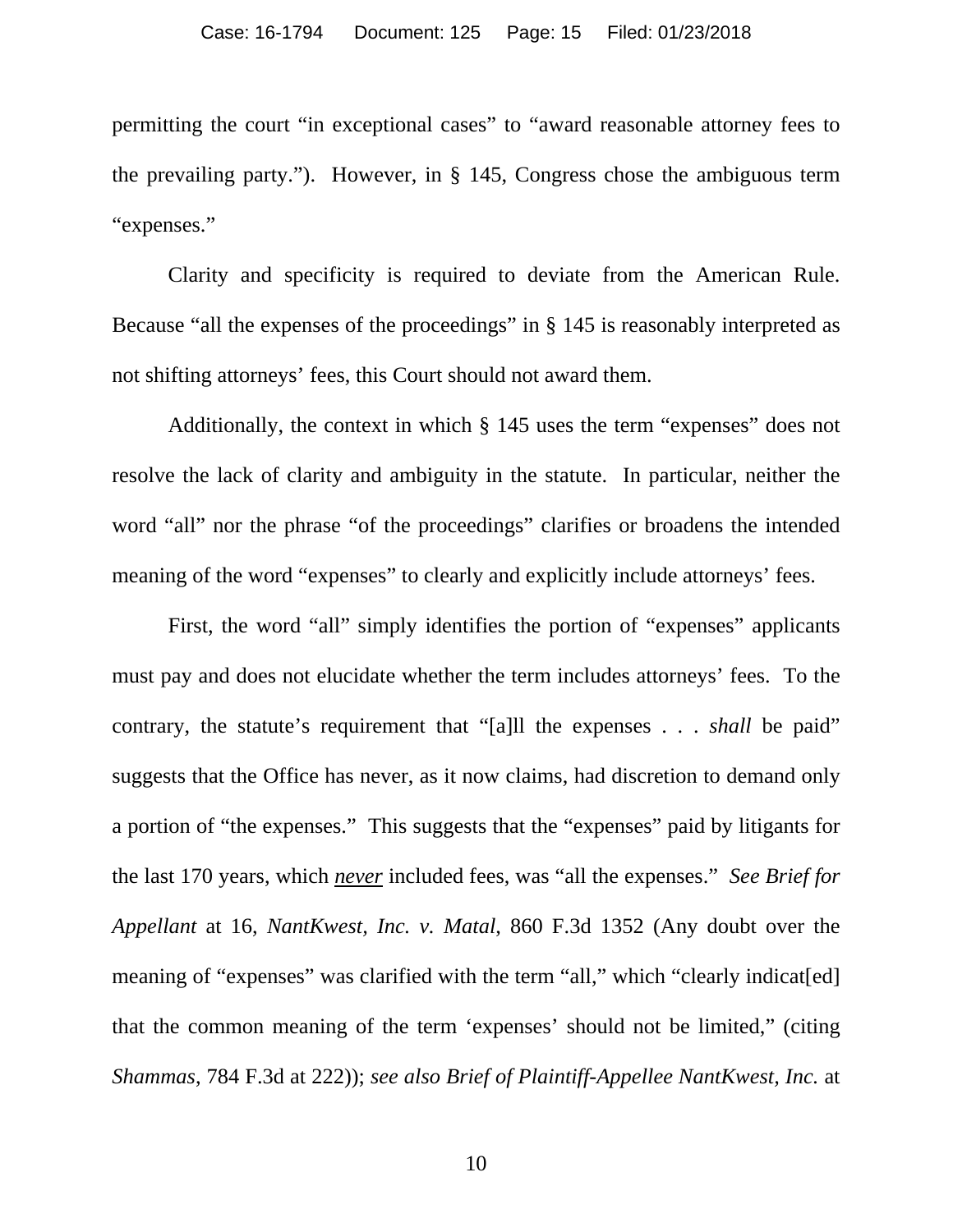46, *NantKwest, Inc. v. Matal*, 860 F.3d 1352 (When this Court characterized § 145's "expenses" as an economic deterrent to applicants, it did so "at a time when, for over 170 years, the PTO, district courts, and Congress had *never*  interpreted "expenses" to authorize attorneys' fees.").

Second, "of the proceedings" is a limitation on the scope of "expenses," and not a phrase clearly broadening "expenses" to include fees. The phrase simply limits "expenses" to those incurred during district court proceedings; preventing inconsistent results in actions under  $\S$  145 and appeals under  $\S$  141.<sup>6</sup>

Section 145 is ambiguous at best with respect to fee-shifting. This ambiguity permits reasonable interpretations of § 145 to exclude fee-shifting, and the Court should not award fees or pro rata portions of salaries of the PTO's attorneys and paralegal under § 145 absent a clear and explicit Congressional mandate to do so.

#### **III. THAT CONGRESS MIGHT HAVE CHOSEN AMONG SEVERAL DISINCENTIVE SCHEMES SUPPORTS FINDING AMBIGUITY IN 35 U.S.C. § 145 AND PRECLUDES AWARDING THE PTO FEES**

Reference to the legislative purpose of § 145 does not resolve the ambiguity in the statute because Congress was free to choose among several plausible disincentive schemes. More specifically, this Court's conclusion in *Hyatt* that Congress intended § 145 to impose a "heavy economic burden" on applicants

 <sup>6</sup> *See* 35 U.S.C. § 141 (omitting an award of expenses while providing for appeals from the PTO directly to the Federal Circuit).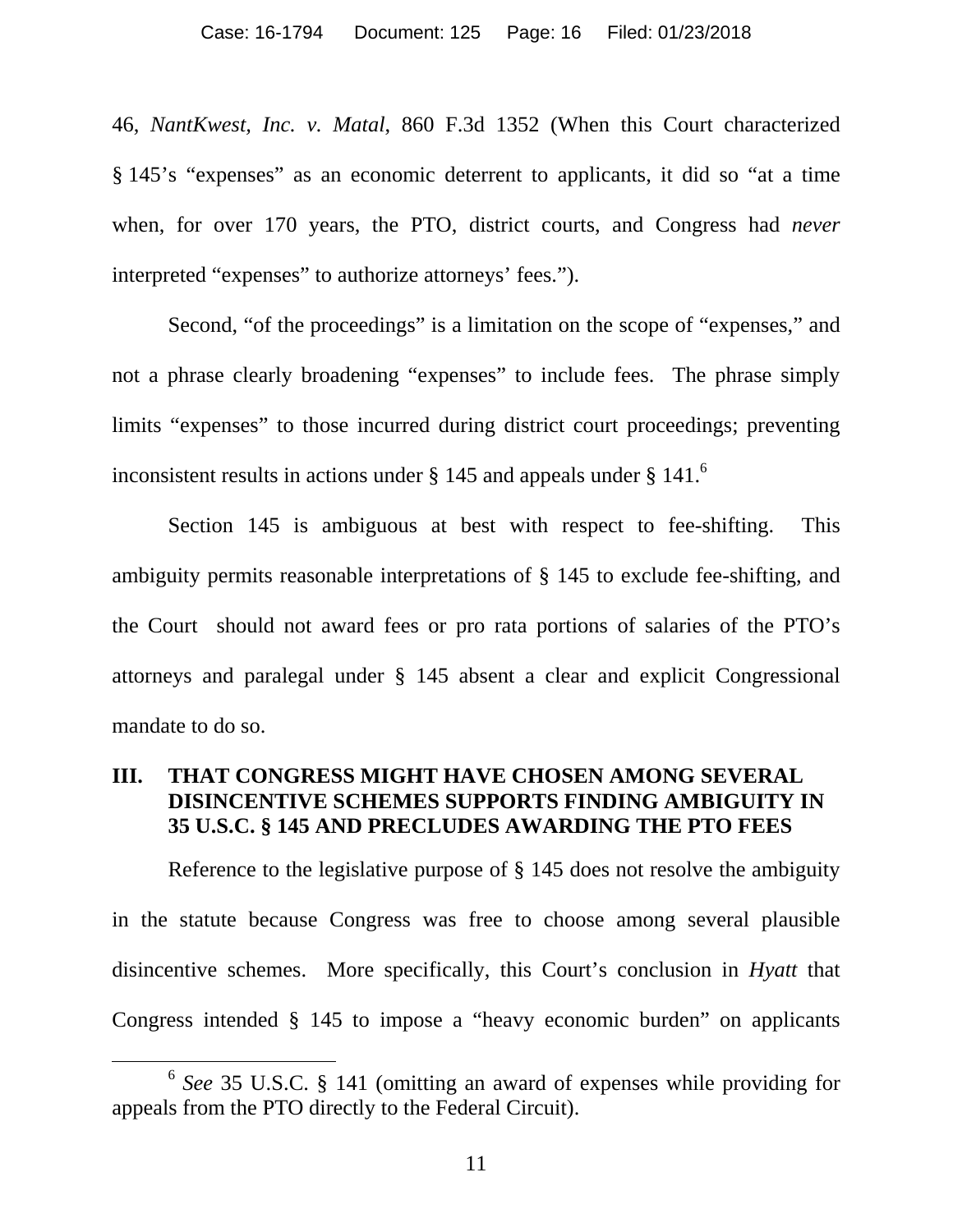seeking district court review, *see NantKwest*, 860 F.3d at 1355 (citing *Hyatt v. Kappos*, 625 F.3d 1320, 1337 (Fed. Cir. 2010) (en banc)), does not imply that Congress intended § 145's "expenses" to include attorneys' fees, much less a pro rata share of the PTO's attorney and paralegal salaries, to maximize the economic burden as a deterrent to every patent applicant in every such case.

The PTO's transition to a user-funded business model does not imply that Congress *sought to tie each and every* operational cost of the Office to the users most directly responsible for incurring it. *See Brief for Appellant* at 19, *NantKwest, Inc. v. Matal*, 860 F.3d 1352 ("[Fee shifting under § 145] is particularly important now that the PTO, at Congress's discretion, operates entirely as a user-funded agency,"), *but see Brief of Plaintiff-Appellee NantKwest, Inc.* at 44, *NantKwest, Inc. v. Matal*, 860 F.3d 1352 ("This justification [of the PTO transitioning to a user-funded agency] ignores that in the face of over 170 years of the PTO *never* seeking attorneys' fees, Congress mandated that the PTO become an entirely user-funded agency *without* amending § 145 to clearly authorize attorney's fees.").

A legislative scheme under which attorneys' fees are always shifted unfairly punishes good-faith litigants whose claims may require a high number of attorneys' hours to litigate. At the same time, such a scheme counterintuitively places bad-faith litigants in equipoise with good-faith litigants by requiring both to

12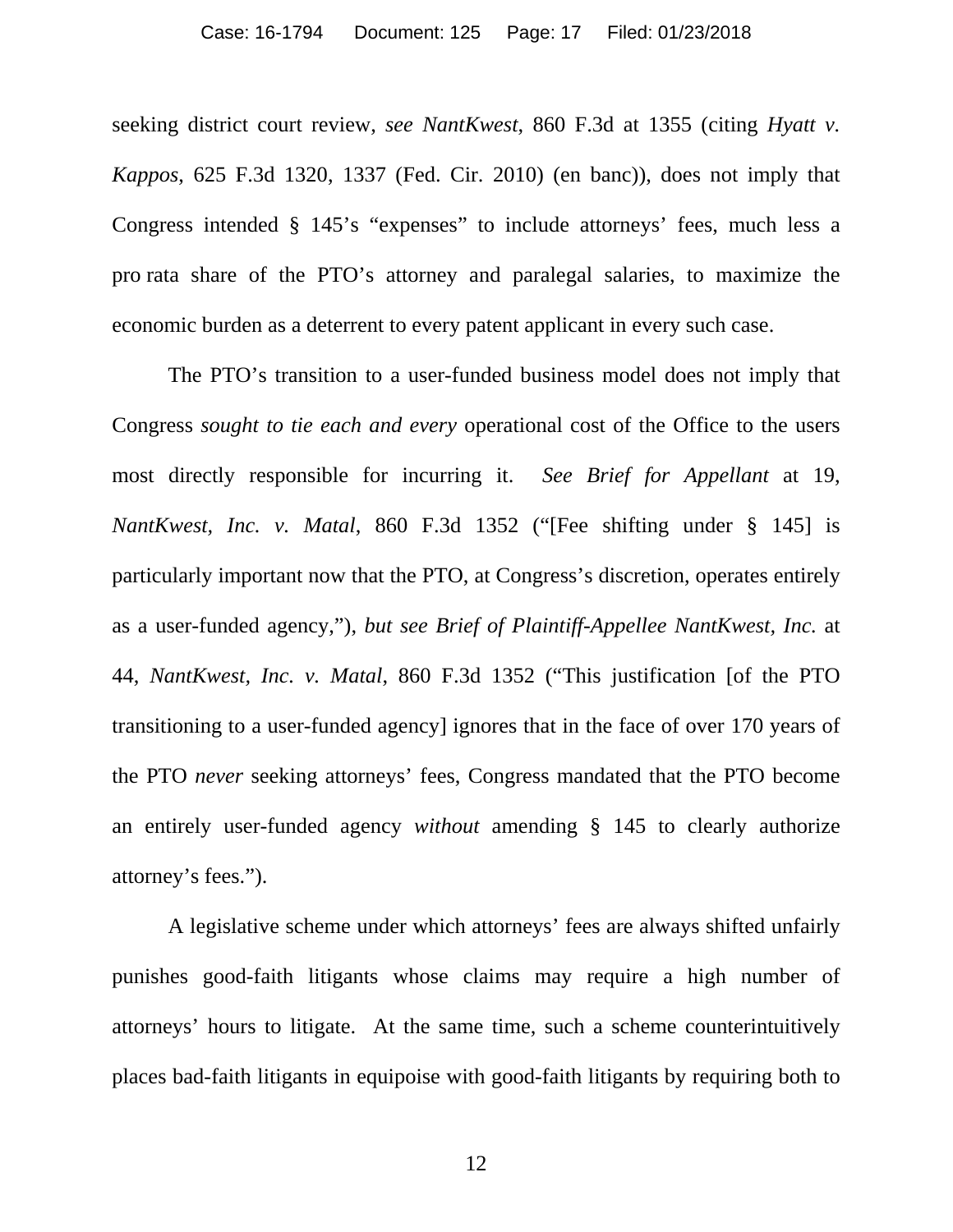pay the full measure of attorneys' fees. A better view of § 145 is that it excludes fees from "expenses" and employs a two-tiered scheme whereby all litigants bear the "heavy economic burden" of non-fee expenses, while bad-faith or unreasonable litigation is further deterred by provisions that explicitly authorize fee-shifting.

The PTO may still be entitled to collect attorneys' fees under multiple feeshifting statutes if applicants litigate unreasonably or in bad faith. First, the Patent Statute has a fee-shifting provision at the district court "in exceptional cases," *see* 35 U.S.C. § 285, to deter bad faith litigation and litigation misconduct. Nothing in  $§$  285 restricts its scope only to infringement cases.<sup>7</sup> Second, district courts retain their inherent powers permitting fee awards in cases of bad faith litigation and litigation misconduct. Third, 28 U.S.C. § 1927 authorizes courts to make counsel personally liable for fees to prevent counsel from unreasonably or vexatiously multiplying proceedings. Because of the inherent and statutory powers permitting courts to award fees when warranted, it is plausible that Congress envisioned a

<sup>&</sup>lt;sup>7</sup> "Section 285 ... authorizes a district court to award attorney's fees in patent litigation." *Octane Fitness v. Icon Health & Fitness*, 134 S. Ct. 1749 (2014). A § 145 action is "patent litigation," a litigation over a patent, whether it is to be granted or not. The PTO may or may not consider § 285 to apply to § 145 actions, but whether it does is at least an open question. Motivated to recover fees in § 145 actions, the PTO could and should take up the case that § 285 applies; in doing so, it would focus its energies where they should be applied, on exceptional cases. As in *Octane Fitness*, the cases for which the PTO could obtain fees would broadly and appropriately include the § 145 cases which "[stand] out from others with respect to the substantive strength of a party's litigating position (considering both the governing law and the facts of the case) or the unreasonable manner in which the case was litigated." *Octane,* 134 S. Ct*.* at 1756.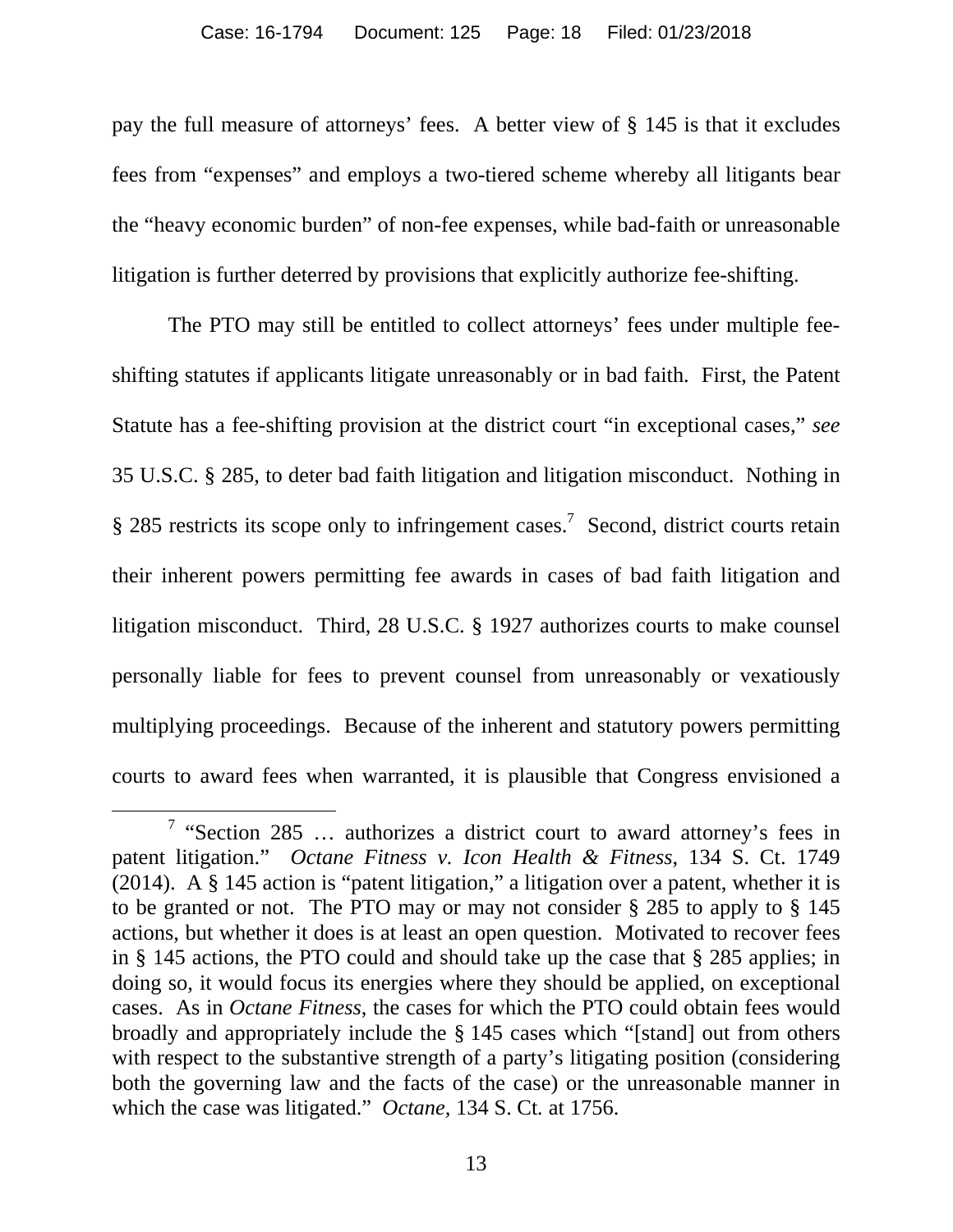two-tiered disincentive scheme rather than the single-tiered, automatic approach mandating that all litigants pay the PTO's fees, regardless of case outcome.

Similarly, the PTO's transition to a user-funded model fails to necessitate shifting fees in every § 145 action because Congress could have approached userfunding under § 145 in multiple ways. Specifically, Congress could have assigned the relatively predictable non-fee costs to applicants invoking § 145 as a constant disincentive, while simultaneously defraying the "high and uncertain costs" of attorneys' fees or pro rata portions of PTO salaries among all of the PTO's users, in something of an insurance model. *See NantKwest*, 860 F.3d 1365-66 (Stoll, C.J., dissenting). Economics teaches that insurance-like models are appropriate where an "insured" faces a very small chance of incurring a very large expense,<sup>8</sup> just as the PTO faces a very small chance of incurring § 145 case fees among the millions of patent applications it handles, and just as individual patent applicants face a very small chance of needing a § 145 action to present new evidence.

Because Congress plausibly intended to spread the variable and unpredictable cost of attorneys' fees across the PTO's larger user base to maintain a predictable disincentive for "all the expenses" that excludes fees, the Court should not find sufficient evidence to authorize an award of attorneys' fees under § 145 simply because Congress transitioned the PTO to a user-funded agency.

 <sup>8</sup> *See* Karl Borch*,* The Economic Theory of Insurance at 261-63 (1964), *available at* https://www.casact.org/library/astin/vol4no3/252.pdf.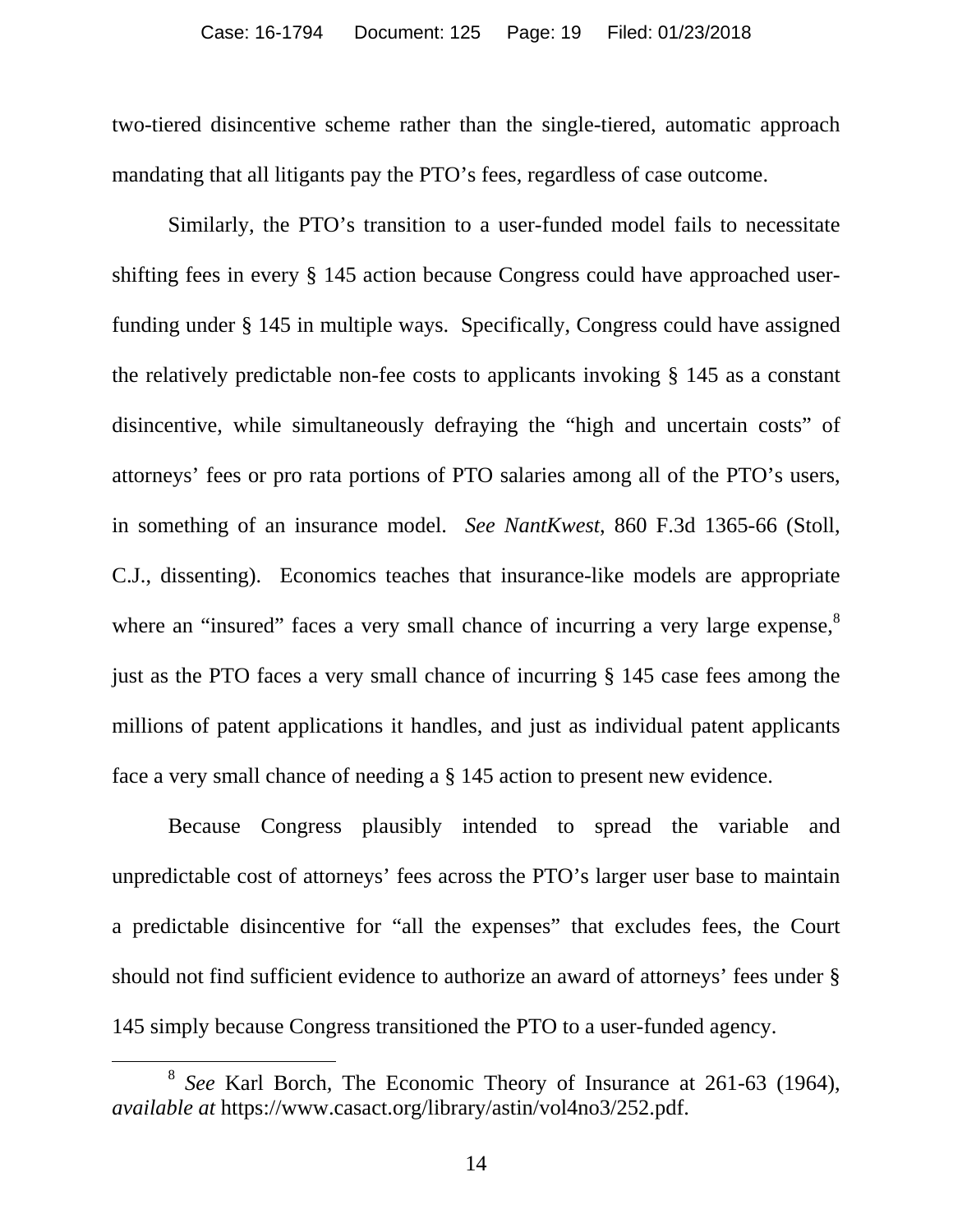#### **CONCLUSION**

For the reasons above, the Court should clarify that the proper interpretation of "expenses" in 35 U.S.C. § 145 does not include attorneys' fees and reject any definition that includes fee shifting, which is not clearly or explicitly set forth in the statute.

Respectfully submitted,

/s/ Margaret M. Duncan

Margaret M. Duncan MCDERMOTT WILL & EMERY LLP 444 W. Lake Street, Suite 4000 Chicago, IL 60606-0029 (312) 984-6476 *Principal Attorney of Record* 

*Of Counsel:*  David Mlaver MCDERMOTT WILL & EMERY LLP 500 North Capitol St. NW Washington, DC 20001 (202) 756-8000

*Attorneys for The Intellectual Property Law Association of Chicago* 

Dated: January 23, 2018

*Of Counsel:*  Robert Resis Charles W. Shifley BANNER & WITCOFF, LTD. 10 S. Wacker Dr., Suite 3000 Chicago, IL 60606 (312) 463-5000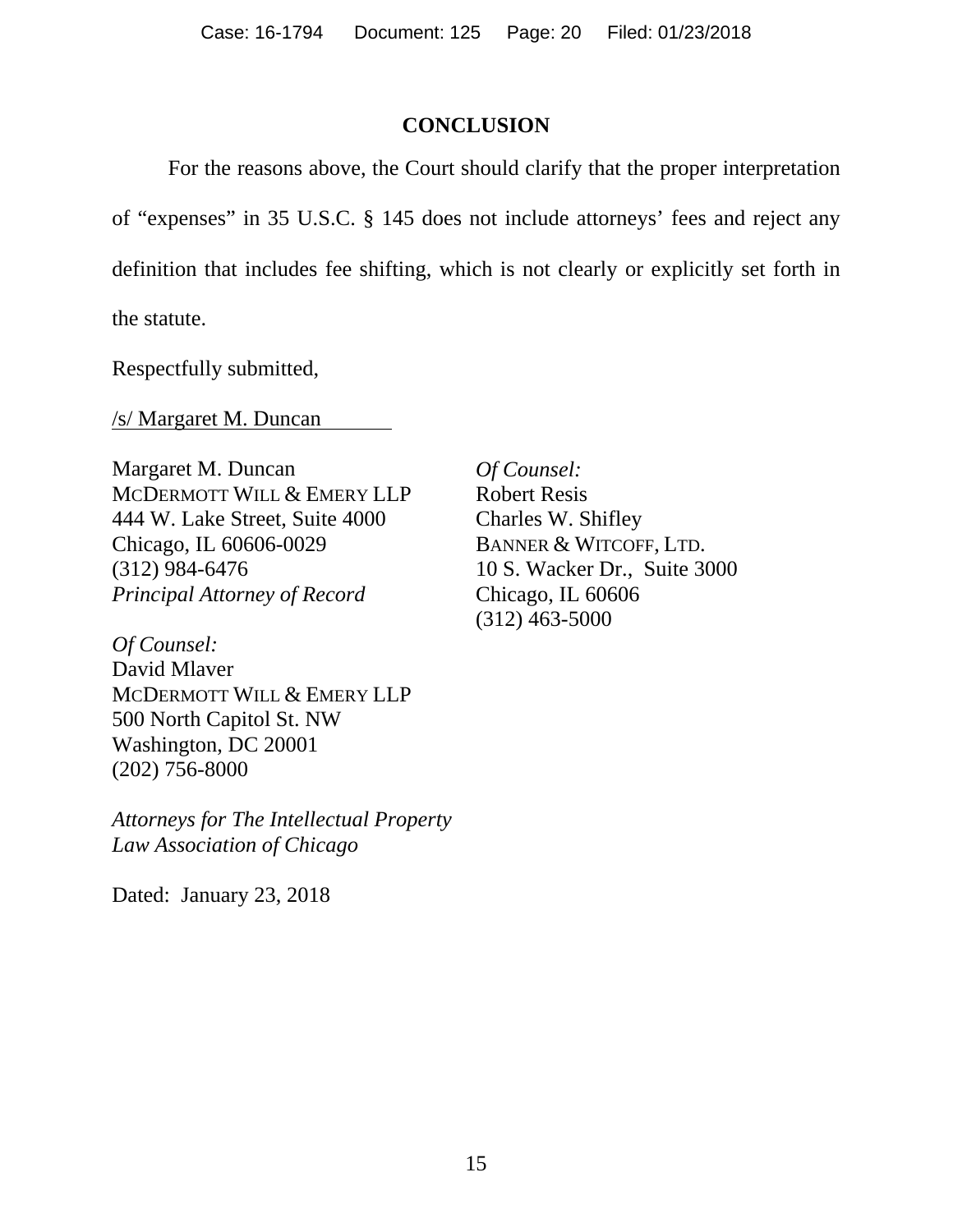#### **CERTIFICATE OF SERVICE**

I, Margaret M. Duncan, certify that on January 23, 2018, a copy of the CORRECTED EN BANC BRIEF OF AMICUS CURIAE THE INTELLECTUAL PROPERTY LAW ASSOCIATION OF CHICAGO IN SUPPORT OF NANTKWEST, INC., PLAINTIFF-APPELLEE was electronically filed with the Clerk of Court using the CM/ECF System, which will serve via email notice of such filing to all counsel registered as CM/ECF users, including the following principal counsel for the parties:

Morgan Chu Jaynie Randall Lilley Suite 900 Room 7321 Los Angeles, CA 90067 Washington DC 20530 310-203-7000 202-514-3542 mchu@irell.com jaynie.lilley2@usdoj.gov

Irell & Manella LLP Department of Justice, Civil Division 1800 Avenue of the Stars 950 Pennsylvania Avenue, NW Principal Counsel for Appellee Principal Counsel for Appellant

All counsel appearing at the time of this filing, will be served by CM/ECF

notice only.

Dated: January 23, 2018 /s/ Margaret M. Duncan Margaret M. Duncan